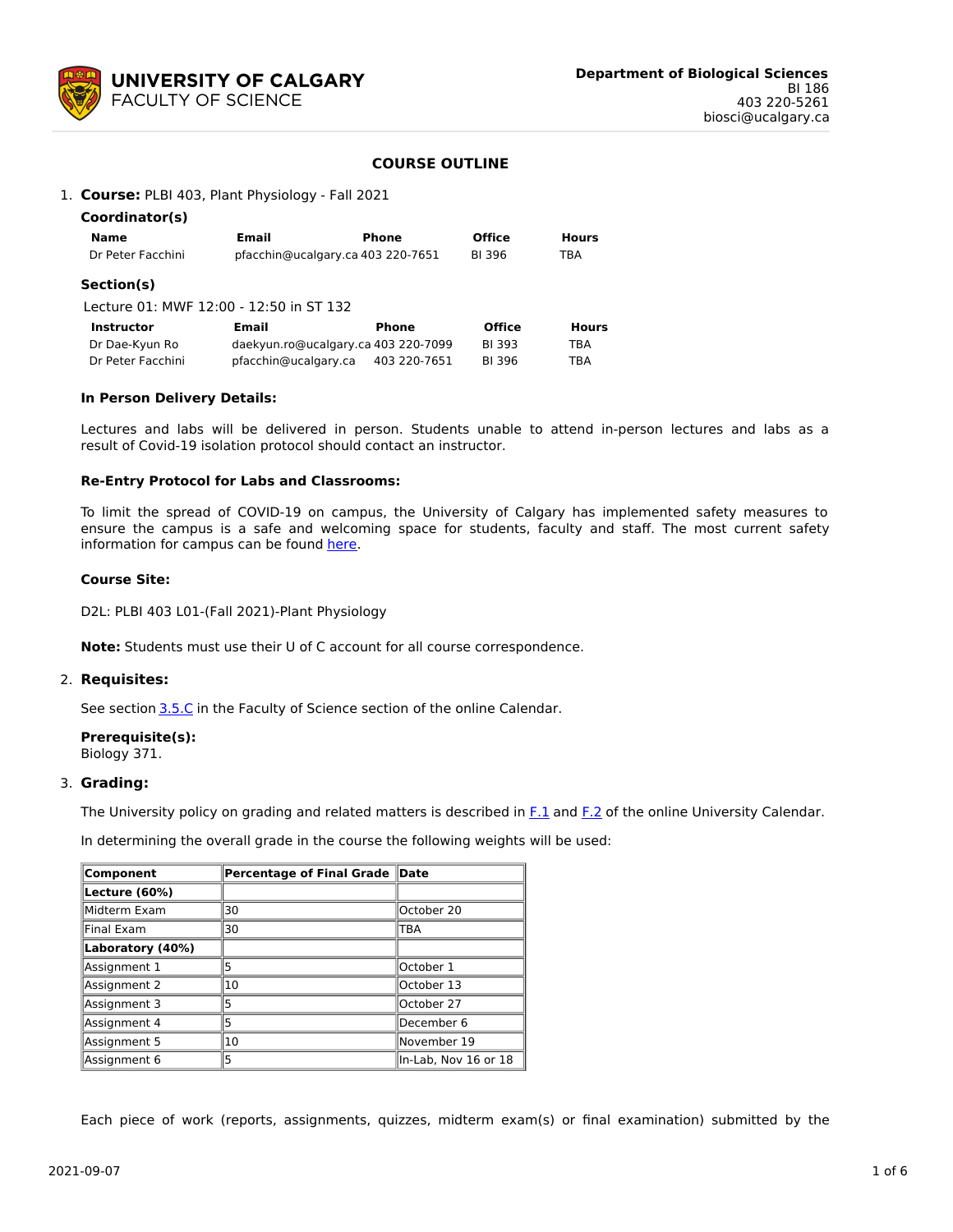student will be assigned a grade. The student's grade for each component listed above will be combined with the indicated weights to produce an overall percentage for the course, which will be used to determine the course letter grade.

The conversion between a percentage grade and letter grade is as follows.

|                           | $A+$ | -    | А-   | Ð   | ш   | в<br>B. | -    |     |     |      |      |
|---------------------------|------|------|------|-----|-----|---------|------|-----|-----|------|------|
| <b>Minimum % Required</b> | 90%  | 85 % | 80 % | 77% | 73% | 70 %    | 67 % | 63% | 60% | 55 % | 50 % |

This course will have a final exam that will be scheduled by the Registrar. The Final [Examination](https://www.ucalgary.ca/registrar/exams) Schedule will be published by the Registrar's Office approximately one month after the start of the term. The final exam for this course will be designed to be completed within 2 hours.

The University of Calgary offers a [flexible](https://www.ucalgary.ca/pubs/calendar/current/f-1-3.html) grade option, Credit Granted (CG) to support student's breadth of learning and student wellness. Faculty units may have additional requirements or restrictions for the use of the CG grade at the faculty, degree or program level. To see the full list of Faculty of Science courses where CG is not eligible, please visit the following website: [https://science.ucalgary.ca/current-students/undergraduate/program](https://science.ucalgary.ca/current-students/undergraduate/program-advising/flexible-grading-option-cg-grade)advising/flexible-grading-option-cg-grade

#### 4. **Missed Components Of Term Work:**

The university has suspended the requirement for students to provide evidence for absences. Please do not attend medical clinics for medical notes or Commissioners for Oaths for statutory declarations.

In the event that a student legitimately fails to submit any online assessment on time (e.g. due to illness etc...), please contact the course coordinator, or the course instructor if this course does not have a coordinator to arrange for a re-adjustment of a submission date. Absences not reported within 48 hours will not be accommodated. If an excused absence is approved, one possible arrangement is that the percentage weight of the legitimately missed assignment could also be pro-rated among the components of the course. This option is at the discretion of the coordinator and may not be a viable option based on the design of this course.

## 5. **Scheduled Out-of-Class Activities:**

There are no scheduled out of class activities for this course.

## 6. **Course Materials:**

Required Textbook(s):

Taiz, L. and Ziegler, E., Plant Physiology and Development, Sixth Edition Sinaur Associates Inc..

In order to successfully engage in their learning experiences at the University of Calgary, students taking online, remote and blended courses are required to have reliable access to the following technology:

- A computer with a supported operating system, as well as the latest security, and malware updates;
- A current and updated web browser;
- Webcam/Camera (built-in or external);
- Microphone and speaker (built-in or external), or headset with microphone;
- Current antivirus and/or firewall software enabled;
- Stable internet connection.

For more information please refer to the UofC **[ELearning](https://elearn.ucalgary.ca/technology-requirements-for-students)** online website.

## 7. **Examination Policy:**

No aids are allowed on tests or examinations.

Students should also read the Calendar, [Section](http://www.ucalgary.ca/pubs/calendar/current/g.html) G, on Examinations.

## 8. **Approved Mandatory And Optional Course Supplemental Fees:**

There are no mandatory or optional course supplemental fees for this course.

# 9. **Writing Across The Curriculum Statement:**

For all components of the course, in any written work, the quality of the student's writing (language, spelling, grammar, presentation etc.) can be a factor in the evaluation of the work. See also Section [E.2](http://www.ucalgary.ca/pubs/calendar/current/e-2.html) of the University Calendar.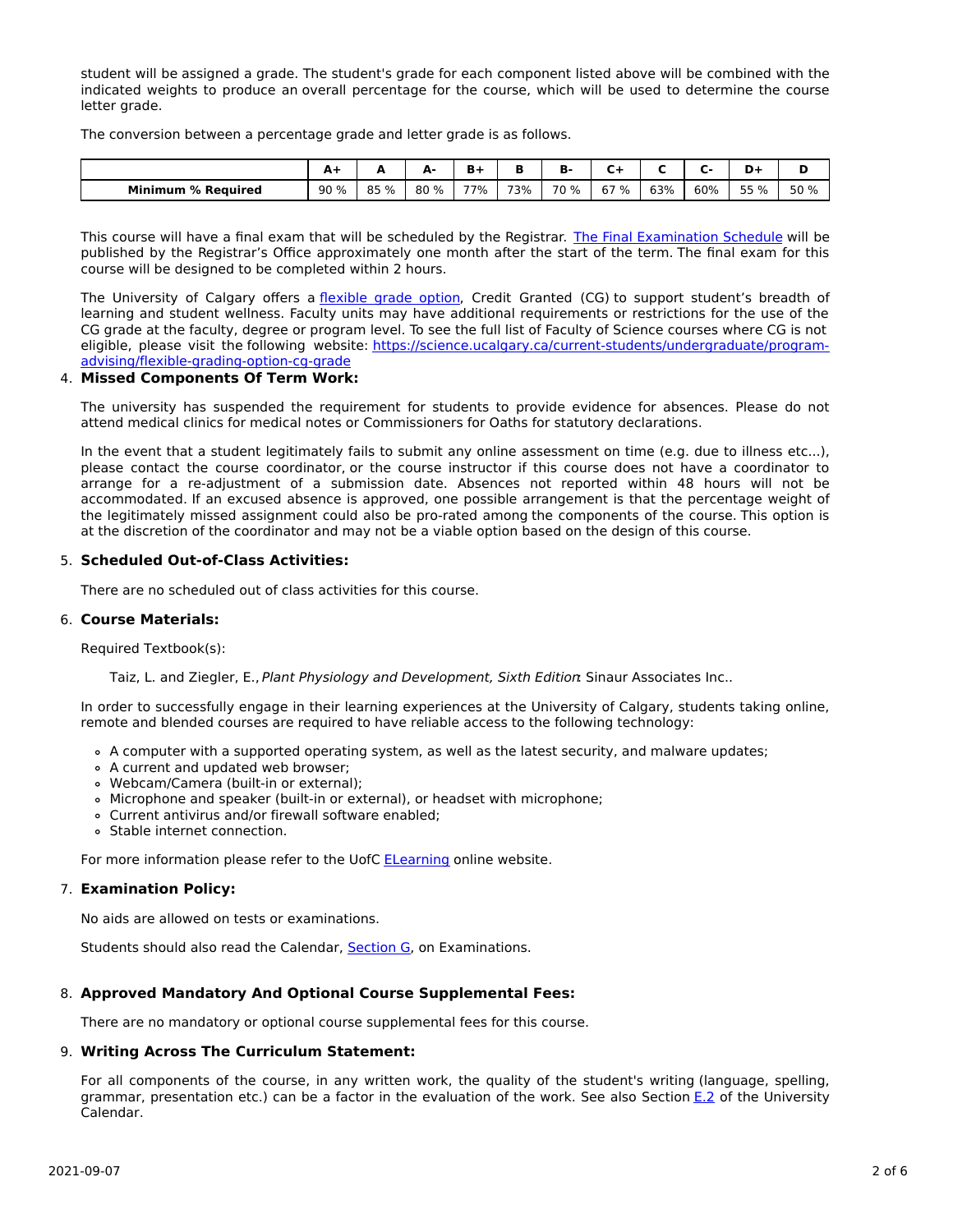## 10. **Human & Living Organism Studies Statements:**

See also **[Section](http://www.ucalgary.ca/pubs/calendar/current/e-5.html) E.5** of the University Calendar.

**STUDIES IN THE BIOLOGICAL SCIENCES INVOLVE THE USE OF LIVING AND DEAD ORGANISMS.** Students taking laboratory and field-based courses in these disciplines can expect involvement with and experimentation on such materials. Students perform dissections on dead or preserved organisms in some courses. In particular courses, students experiment on living organisms, their tissues, cells, or molecules. Sometimes field work requires students to collect a variety of living materials by many methods, including humane trapping.

All work on humans and other animals conforms to the Helsinki Declaration and to the regulations of the Canadian Council on Animal Care. The Department strives for the highest ethical standards consistent with stewardship of the environment for organisms whose use is not governed by statutory authority. Individuals contemplating taking courses or majoring in one of the fields of study offered by the Department of Biological Sciences should ensure that they have fully considered these issues before enrolling. Students are advised to discuss any concern they might have with the Undergraduate Program Director of the Department.

Students are expected to be familiar with **[Section](http://www.ucalgary.ca/pubs/calendar/current/sc-4-1.html) SC.4.1** of the University Calendar.

## 11. **Reappraisal Of Grades:**

A student wishing a reappraisal, should first attempt to review the graded work with the Course coordinator/instructor or department offering the course. Students with sufficient academic grounds may request a reappraisal. Non-academic grounds are not relevant for grade reappraisals. Students should be aware that the grade being reappraised may be raised, lowered or remain the same. See [Section](http://www.ucalgary.ca/pubs/calendar/current/i-3.html) I.3 of the University Calendar.

- a. **Term Work:** The student should present their rationale as effectively and as fully as possible to the Course coordinator/instructor within **ten business days** of either being notified about the mark, or of the item's return to the class. If the student is not satisfied with the outcome, the student shall submit the Reappraisal of Graded Term work form to the department in which the course is offered within 2 business days of receiving the decision from the instructor. The Department will arrange for a reappraisal of the work within the next ten business days. The reappraisal will only be considered if the student provides a detailed rationale that outlines where and for what reason an error is suspected. See sections  $1.1$  and  $1.2$  of the University Calendar
- b. **Final Exam:**The student shall submit the request to Enrolment Services. See [Section](http://www.ucalgary.ca/pubs/calendar/current/i-3.html) I.3 of the University Calendar.

## 12. **Other Important Information For Students:**

- a. **Mental Health** The University of Calgary recognizes the pivotal role that student mental health plays in physical health, social connectedness and academic success, and aspires to create a caring and supportive campus community where individuals can freely talk about mental health and receive supports when needed. We encourage you to explore the mental health resources available throughout the university community, such as counselling, self-help resources, peer support or skills-building available through the SU Wellness Centre (Room 370, MacEwan Student Centre, Mental Health [Services](https://www.ucalgary.ca/wellnesscentre/services/mental-health-services) Website) and the Campus Mental Health Strategy website [\(Mental](http://www.ucalgary.ca/mentalhealth) Health).
- b. **SU Wellness Services:** For more information, see [www.ucalgary.ca/wellnesscentre](http://www.ucalgary.ca/wellnesscentre) or call [403-210-9355.](tel:4032109355)
- c. **Sexual Violence:** The Sexual Violence Support Advocate, Carla Bertsch, can provide confidential support and information regarding sexual violence to all members of the university community. Carla can be reached by email [\(svsa@ucalgary.ca](mailto:svsa@ucalgary.ca)) or phone at [403-220-2208](tel:4032202208). The complete University of Calgary policy on sexual violence can be viewed at [\(https://www.ucalgary.ca/legal-services/sites/default/files/teams/1/Policies-Sexual](https://www.ucalgary.ca/legal-services/sites/default/files/teams/1/Policies-Sexual-and-Gender-Based-Violence-Policy.pdf)and-Gender-Based-Violence-Policy.pdf)
- d. **Misconduct:** Academic integrity is the foundation of the development and acquisition of knowledge and is based on values of honesty, trust, responsibility, and respect. We expect members of our community to act with integrity. Research integrity, ethics, and principles of conduct are key to academic integrity. Members of our campus community are required to abide by our institutional Code of [Conduct](https://www.ucalgary.ca/legal-services/sites/default/files/teams/1/Policies-Code-of-Conduct.pdf) and promote academic integrity in upholding the University of Calgary's reputation of excellence. Some examples of academic misconduct include but are not limited to: posting course material to online platforms or file sharing without the course instructor's consent; submitting or presenting work as if it were the student's own work; submitting or presenting work in one course which has also been submitted in another course without the instructor's permission; borrowing experimental values from others without the instructor's approval; falsification/fabrication of experimental values in a report. Please read the following to inform yourself more on academic integrity:

Student [Handbook](https://www.ucalgary.ca/live-uc-ucalgary-site/sites/default/files/teams/9/AI-Student-handbook-1.pdf) on Academic Integrity Student Academic Misconduct [Policy](https://www.ucalgary.ca/legal-services/sites/default/files/teams/1/Policies-Student-Academic-Misconduct-Policy.pdf) and [Procedure](https://www.ucalgary.ca/legal-services/sites/default/files/teams/1/Policies-Student-Academic-Misconduct-Procedure.pdf)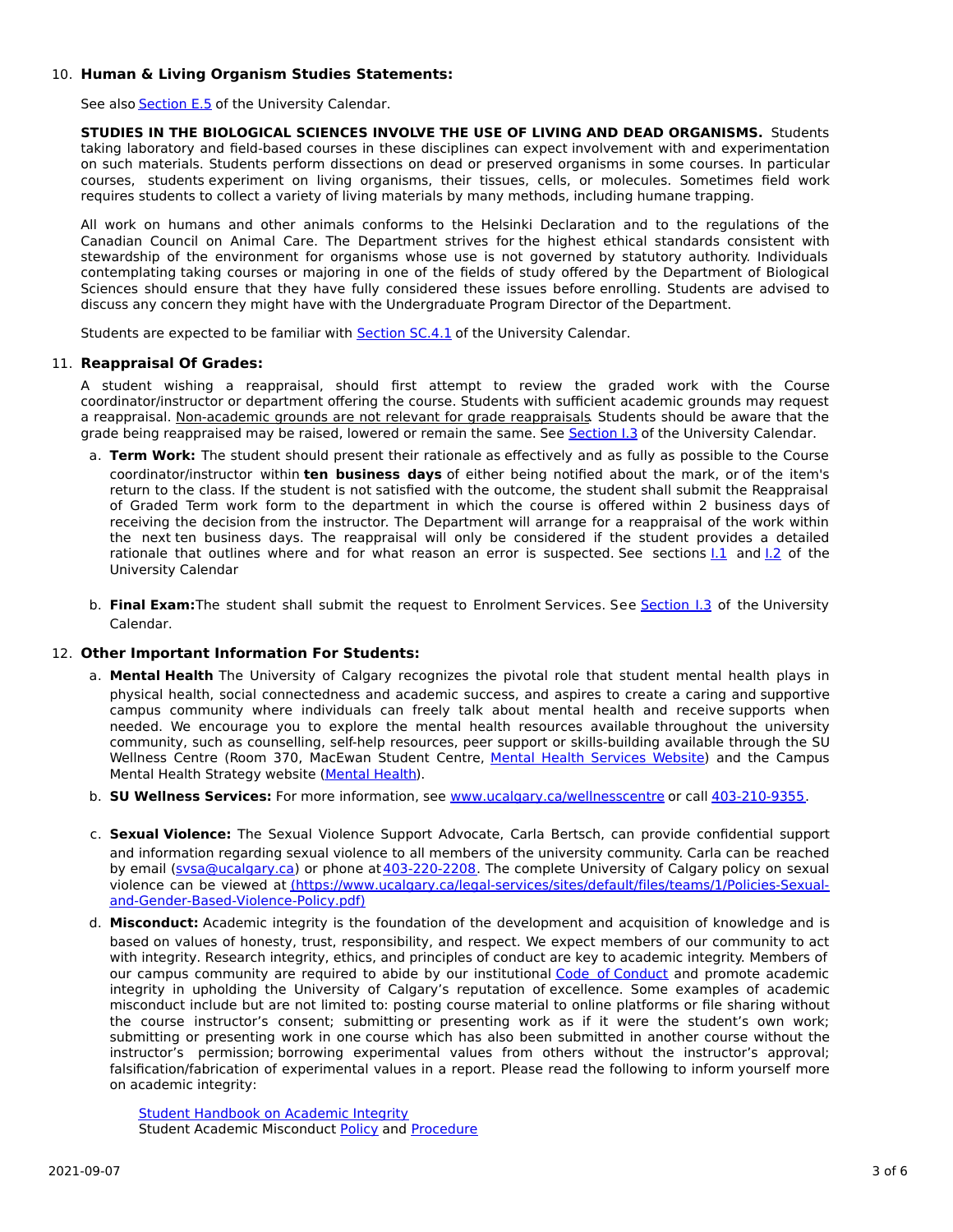#### [Research](https://www.ucalgary.ca/legal-services/sites/default/files/teams/1/Policies-Research-Integrity-Policy.pdf) Integrity Policy

Additional information is available on theStudent Success Centre [Academic](https://ucalgary.ca/student-services/student-success/learning/academic-integrity) Integrity page

#### e. **Academic Accommodation Policy:**

It is the student's responsibility to request academic accommodations according to the University policies and<br>
It is the student accommodation policy can be found at: and procedures listed below. The student accommodation policy can be found at: <https://www.ucalgary.ca/legal-services/sites/default/files/teams/1/Policies-Student-Accommodation-Policy.pdf>

Students needing an accommodation because of a disability or medical condition should communicate this need to Student Accessibility Services in accordance with the Procedure for Accommodations for Students with Disabilities: [https://www.ucalgary.ca/legal-services/sites/default/files/teams/1/Policies-Accommodation](https://www.ucalgary.ca/legal-services/sites/default/files/teams/1/Policies-Accommodation-for-Students-with-Disabilities-Procedure.pdf)for-Students-with-Disabilities-Procedure.pdf.

Students needing an accommodation in relation to their coursework or to fulfil requirements for a graduate degree, based on a Protected Ground other than Disability, should communicate this need, by filling out the Request for Academic [Accommodation](https://science.ucalgary.ca/sites/default/files/teams/1/request-accommodation-academic-courses.pdf) Form and sending it to Lisa Gieg by emai[llmgieg@ucalgary.ca](mailto:lmgieg@ucalgary.ca) preferably 10 business days before the due date of an assessment or scheduled absence.

- f. **Freedom of Information and Privacy:** This course is conducted in accordance with the Freedom of Information and Protection of Privacy Act (FOIPP). Students should identify themselves on all written work by placing their name on the front page and their ID number on each subsequent page. For more information, see Legal [Services](https://www.ucalgary.ca/legal-services/access-information-privacy) website.
- g. **Student Union Information:** VP [Academic](http://www.su.ucalgary.ca/contact), Phone: [403-220-3911](tel:4032203911) Email: [suvpaca@ucalgary.ca](mailto:suvpaca@ucalgary.ca). SU Faculty Rep., Phone: [403-220-3913](tel:4032203913) Email: [sciencerep@su.ucalgary.ca](mailto:sciencerep@su.ucalgary.ca). Student [Ombudsman](https://www.ucalgary.ca/ombuds/), Email: [ombuds@ucalgary.ca](mailto:%20ombuds@ucalgary.ca).
- h. **Surveys:** At the University of Calgary, feedback through the Universal Student Ratings of Instruction [\(USRI](http://www.ucalgary.ca/usri)) survey and the Faculty of Science Teaching Feedback form provides valuable information to help with evaluating instruction, enhancing learning and teaching, and selecting courses. Your responses make a difference - please participate in these surveys.
- i. **Copyright of Course Materials:** All course materials (including those posted on the course D2L site, a course website, or used in any teaching activity such as (but not limited to) examinations, quizzes, assignments, laboratory manuals, lecture slides or lecture materials and other course notes) are protected by law. These materials are for the sole use of students registered in this course and must not be redistributed. Sharing these materials with anyone else would be a breach of the terms and conditions governing student access to D2L, as well as a violation of the copyright in these materials, and may be pursued as a case of student academic or [non-academic](https://www.ucalgary.ca/conduct/policy/non-academic-misconduct-policy) misconduct, in addition to any other remedies available at law.

| <b>LECTURE</b><br><b>SCHEDULE</b> |                                      |            |
|-----------------------------------|--------------------------------------|------------|
| Date                              | <b>Topic</b>                         | Instructor |
| September 8                       | Introduction to plant physiology     | PJF        |
| September 10                      | Xylem transport I                    | PJF        |
| September 13                      | Xylem transport II                   | PJF        |
| September 15                      | Xylem transport III                  | PJF        |
| September 17                      | Phloem transport I                   | PJF        |
| September 20                      | Phloem transport II                  | PJF        |
| September 22                      | Phloem transport III                 | PJF        |
| September 24                      | Photosynthesis I                     | PJF        |
| September 27                      | Photosynthesis II                    | PJF        |
| September 29                      | Photosynthesis III                   | PJF        |
| October 1                         | Photosynthesis IV                    | PJF        |
| October 4                         | Respiration and lipid metabolism I   | PJF        |
| October 6                         | Respiration and lipid metabolism II  | PJF        |
| October 8                         | Respiration and lipid metabolism III | PJF        |
| October 11                        | Thanksgiving                         |            |
| October 13                        | Nutrient assimilation I              | PJF        |
| October 15                        | Nutrient assimilation II             | PJF        |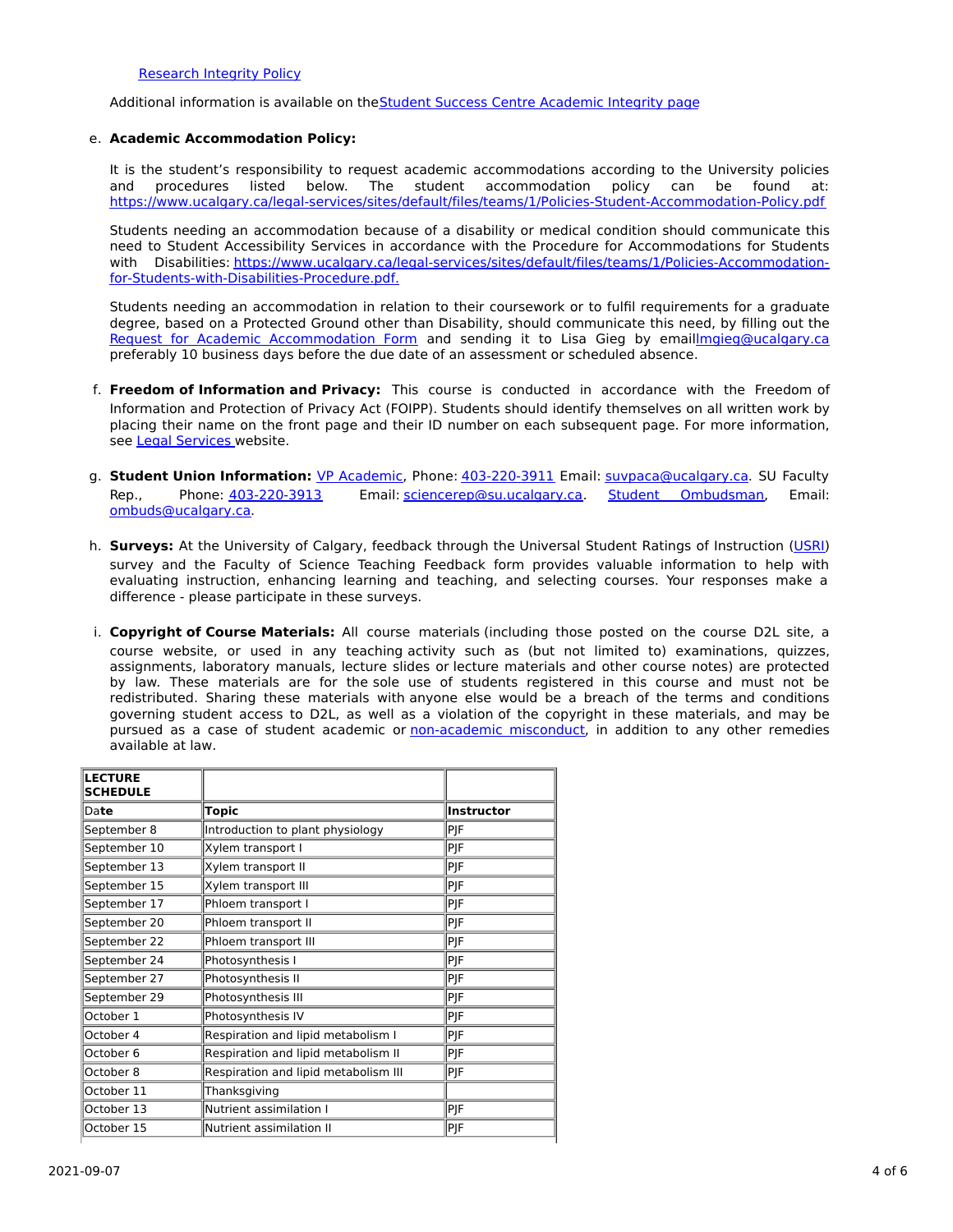| October 18    | Nutrient assimilation III              | PJF        |
|---------------|----------------------------------------|------------|
| October 20    | Midterm Exam (in-class)                |            |
| October 22    | Introduction to growth and development | <b>DKR</b> |
| October 25    | Cell walls                             | <b>DKR</b> |
| October 27    | Signal transduction I                  | <b>DKR</b> |
| October 29    | Signal transduction II                 | <b>DKR</b> |
| November 1    | Light and plant development I          | <b>DKR</b> |
| November 3    | Light and plant development II         | <b>DKR</b> |
| November 5    | Seed physiology I                      | <b>DKR</b> |
| November 8-12 | Academic break                         |            |
| November 15   | Seed physiology II                     | <b>DKR</b> |
| November 17   | Seed physiology III                    | <b>DKR</b> |
| November 19   | Gametophytes                           | <b>DKR</b> |
| November 22   | Fruit development                      | <b>DKR</b> |
| November 24   | Senescence and cell death I            | <b>DKR</b> |
| November 26   | Senescence and cell death II           | <b>DKR</b> |
| November 29   | <b>Biotic interactions I</b>           | <b>DKR</b> |
| December 1    | <b>Biotic interactions II</b>          | <b>DKR</b> |
| December 3    | Abiotic stress I                       | <b>DKR</b> |
| December 6    | Abiotic stress II                      | <b>DKR</b> |
| December 8    | Review                                 | <b>DKR</b> |

| <b>LAB SCHEDULE</b> |             |                                                            |
|---------------------|-------------|------------------------------------------------------------|
|                     |             |                                                            |
| Week                | Lab         | Topic                                                      |
| September 13        | 1           | Xylem tension                                              |
| September 20        | $2 - 1$     | Photosynthesis I                                           |
| September 27        | No lab      |                                                            |
| October 4           | $2 - 2$     | Photosynthesis II                                          |
| October 11          | 3           | Nitrate reductase                                          |
| October 18          | $4 - 1$     | Rhizobium set-up                                           |
| October 25          | $5-1$       | Brassinolide set-up                                        |
| November 1          | $5-2 & 6-1$ | Brassinolide data collection & Germination<br>assay set-up |
| November 8          | lNo lab     |                                                            |
| November 15         | $6-2$       | Germination assay data collection & In-Lab<br>assignment   |
| November 22         | $4-2$       | Rhizobium data collection                                  |
| November 29         | No lab      |                                                            |
| December 6          | No lab      |                                                            |

## **Course Outcomes:**

- 1. Describe the physiology of water transport through the xylem of plants
- 2. Describe the physiology of sugar transport through the phloem of plants
- 3. Describe the physiology of photosynthesis in plants
- 4. Describe the physiology of respiration and lipid metabolism in plants
- 5. Describe the physiology of nitrogen fixation and assimilation in plants
- 6. Describe the chemical properties, structural organization, biosynthetic mechanisms of cell-wall components in plants
- 7. Explain the molecular mechanisms of how plants perceive red- and blue-light, delay respective signals, and show light-mediated physiological responses
- 8. Describe six major plant hormones, their signal transductions, and developmental and physiological roles in plants
- 9. Describe the molecular mechanisms of germination, phototropism, gravitropism, and thigmotropism in